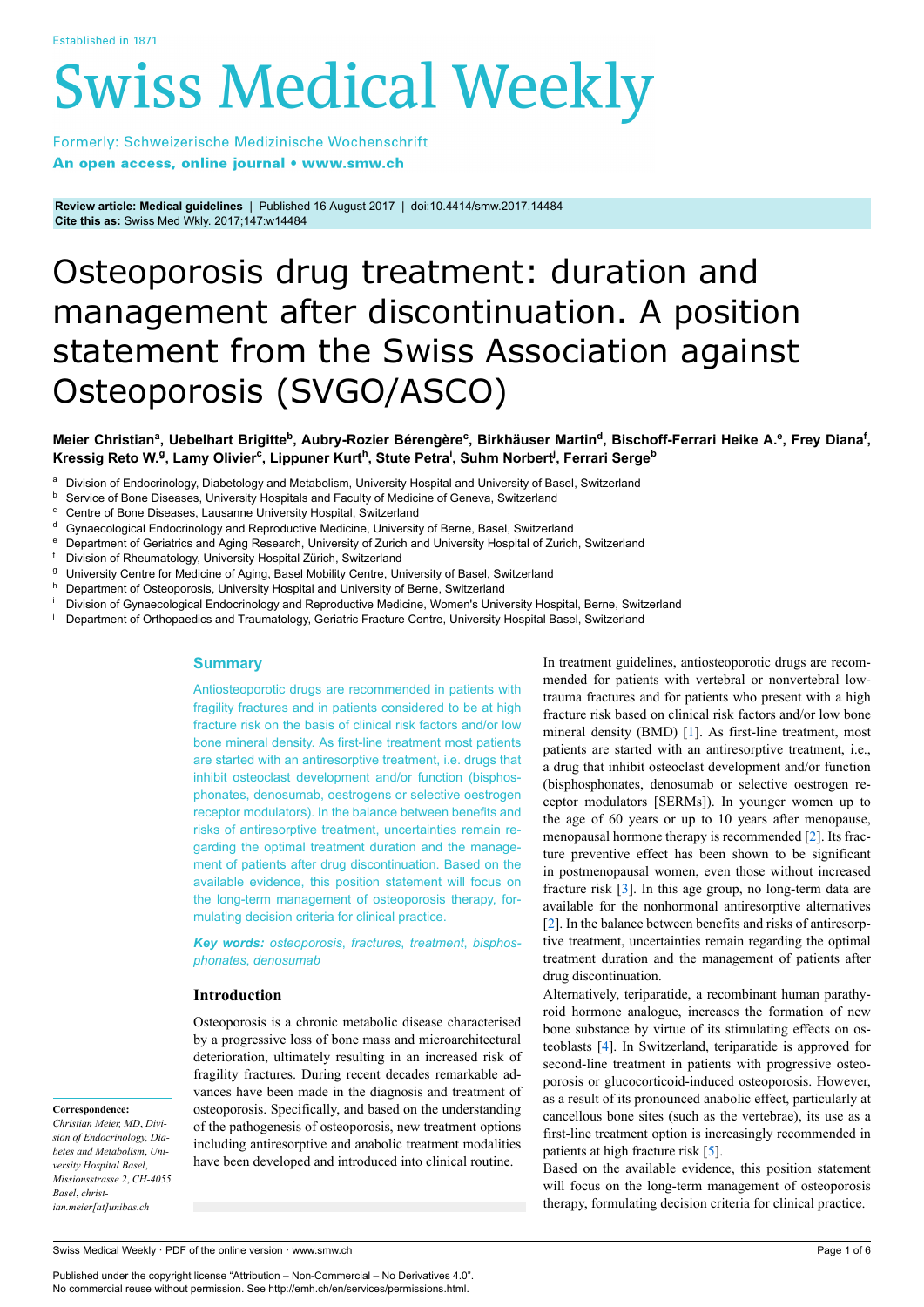#### **Treatment modalities and their mode of action**

*Bisphosphonates* are pyrophosphate analogues that act mainly by inhibiting osteoclast-mediated bone resorption. They are characterised by a high affinity with bone and a long half-life within the skeleton [[6](#page-4-5), [7](#page-4-6)]. The identification of the receptor activator of NF-κB ligand (RANKL) and osteoprotegerin (OPG) as central regulators of bone metabolism has resulted in the development of *denosumab*, a human monoclonal antibody against RANKL. An understanding of its mode of action, as compared to that of bisphosphonates, is essential to appreciate the differences in their use. Bisphosphonates accumulate on mineralised bone surface and are internalised by mature osteoclasts. Because of their long lasting retention on bone surface (particularly so for alendronate and zoledronate), bisphosphonates have a unique residual treatment effect on bone resorption even after treatment discontinuation. In contrast, circulating denosumab inhibits the maturation of osteoclasts by binding to and inhibiting RANKL. Thereby the effect of denosumab is limited to the period of drug exposure, i.e., the duration of treatment [[8](#page-4-7)]. Importantly, discontinuation of denosumab is associated with a significant bone turnover rebound and a rapid loss of bone mass [\[9,](#page-4-8) [10\]](#page-4-9), a phenomenon that has not been observed after discontinuation of bisphosphonates [\[7\]](#page-4-6).

The effect of *menopausal hormone therapy* on bone metabolism ends with the cessation of oestrogen administration. However, a long lasting decrease of fracture risk has been confirmed for all major fractures up to 16 years after discontinuation of hormone therapy  $[3, 11-13]$  $[3, 11-13]$  $[3, 11-13]$  $[3, 11-13]$  $[3, 11-13]$ . To reach this protective effect, the number needed to treat (NNT) is 7 [[11](#page-4-10)].There is no reason to place mandatory limits on the duration of menopausal hormone therapy. Data from the WHI trial and other studies support safe use for at least 5 years in healthy women starting treatment before the age of 60 [[2](#page-4-1)].

The mode of action of *teriparatide* is related to its ability to stimulate processes associated with bone formation, which are then coupled to processes associated with bone resorption, leading to an overall increase in bone remodelling, but with a positive balance towards bone formation [[14\]](#page-4-12). The bone formation induced by teriparatide not only increases bone mass but also improves the microarchitecture of the skeleton, primarily the trabecular and cortical thickness, thereby leading to improved strength and increased mechanical resistance. However, teriparatide also increases intracortical bone remodelling, leading to some porosity, which may partly explain the transient decline of BMD at predominantly cortical bone sites (such as the distal radius and femoral neck). As for many antiresorptive agents (except for bisphosphonates), effects of teriparatide on bone turnover are transient and limited to the time of exposure. Hence, sequential therapy with antiresorptive drugs is needed to improve secondary mineralisation and maintain bone mass [[15,](#page-4-13) [16](#page-4-14)].

#### **Duration of treatment**

#### **Benefits and safety during long-term-treatment**

There is consensus that patients with high fracture risk should receive pharmacological treatment to prevent fragility fractures. The decision for how long to treat with

Swiss Medical Weekly · PDF of the online version · www.smw.ch

Published under the copyright license "Attribution – Non-Commercial – No Derivatives 4.0". No commercial reuse without permission. See http://emh.ch/en/services/permissions.html.

antiresorptive drugs is largely dependent on their longterm efficacy and safety.

A network meta-analysis of several pharmacological agents available for the prevention of fragility fractures found strong evidence to support the efficacy of bisphosphonates (alendronate, risedronate, zoledronate), denosumab and teriparatide in reducing the relative risk of vertebral fractures by 40–70% and nonvertebral fractures by 20–40% [[17\]](#page-4-15). For antiresorptives, this translates into a NNT of 15–25 to prevent one vertebral fracture over 3 years of treatment. However, one has to bear in mind that the NNT depends largely on the fracture incidence in the study population, with a lower NNT in high risk patients. Data on fracture risk reduction during long-term treatment are mainly available for antiresorptive drugs. Indeed, the use of teriparatide as an anabolic drug is limited to 24 months duration. Among antiresorptives, the results of extension studies with alendronate, risedronate and zoledronate have been analysed. Postmenopausal women treated with alendronate for 4 to 5 years in the Fracture Intervention Trial (FIT) were randomised to continue with alendronate for 5 years or switched to placebo (FLEX Study) [[18\]](#page-4-16). Postmenopausal women who had already received three annual intravenous infusions of zoledronate (Horizon Study) were randomised to either continue with yearly zoledronate or switch to placebo for another 3 years (Horizon Study Extension)  $[19]$  $[19]$ . The results of the 10 years of therapy with alendronate and the 6 years with zoledronate were a slight reduction in clinical and/or morphometric vertebral fractures as compared with stopping alendronate after 5 years or zoledronate after 3 years, since in the latter case the incidence of vertebral fractures increased again after discontinuation of therapy. In the FLEX study, continuation of alendronate for 10 years instead of stopping after 5 years decreased nonvertebral fractures only in women whose femoral neck T-score was -2.5 standard deviations (SD) or less at the time of discontinuation. However, non-spine fracture incidence was similar in those who continued 10 years alendronate or 6 years zoledronate, compared with those who stopped active treatment during the extension studies  $[20]$  $[20]$ . Notably, these extension studies were not primarily designed for fracture outcomes, but to look at BMD changes upon continuation or discontinuation of therapy (BMD progressively declining upon treatment cessation), and were also limited in the number of patients who were enrolled long-term.

The antifracture efficacy data on long-term treatment with denosumab, up to 10 years, are reported from the Extension study of the FREEDOM trial. In the open-label Extension study, 4550 postmenopausal women with osteoporosis who previously received either denosumab (long-term treatment group) or placebo (crossover group) were assigned to receive denosumab for another 7 years. After significant reduction of vertebral and nonvertebral fractures in the denosumab-treated group as compared with placebo during the FREEDOM study (first 3 years), the yearly incidence of new vertebral fractures remained low, whereas nonvertebral fractures further significantly decreased in year 4 [[21\]](#page-4-19) and then remained stable (approximately 1.5% per year for both vertebral and nonvertebral fractures in years 4 to 10 of continuous therapy) [\[22](#page-4-20)].

In general, antiresorptive drugs have a good safety profile. The side-effects vary between drugs, but many are as-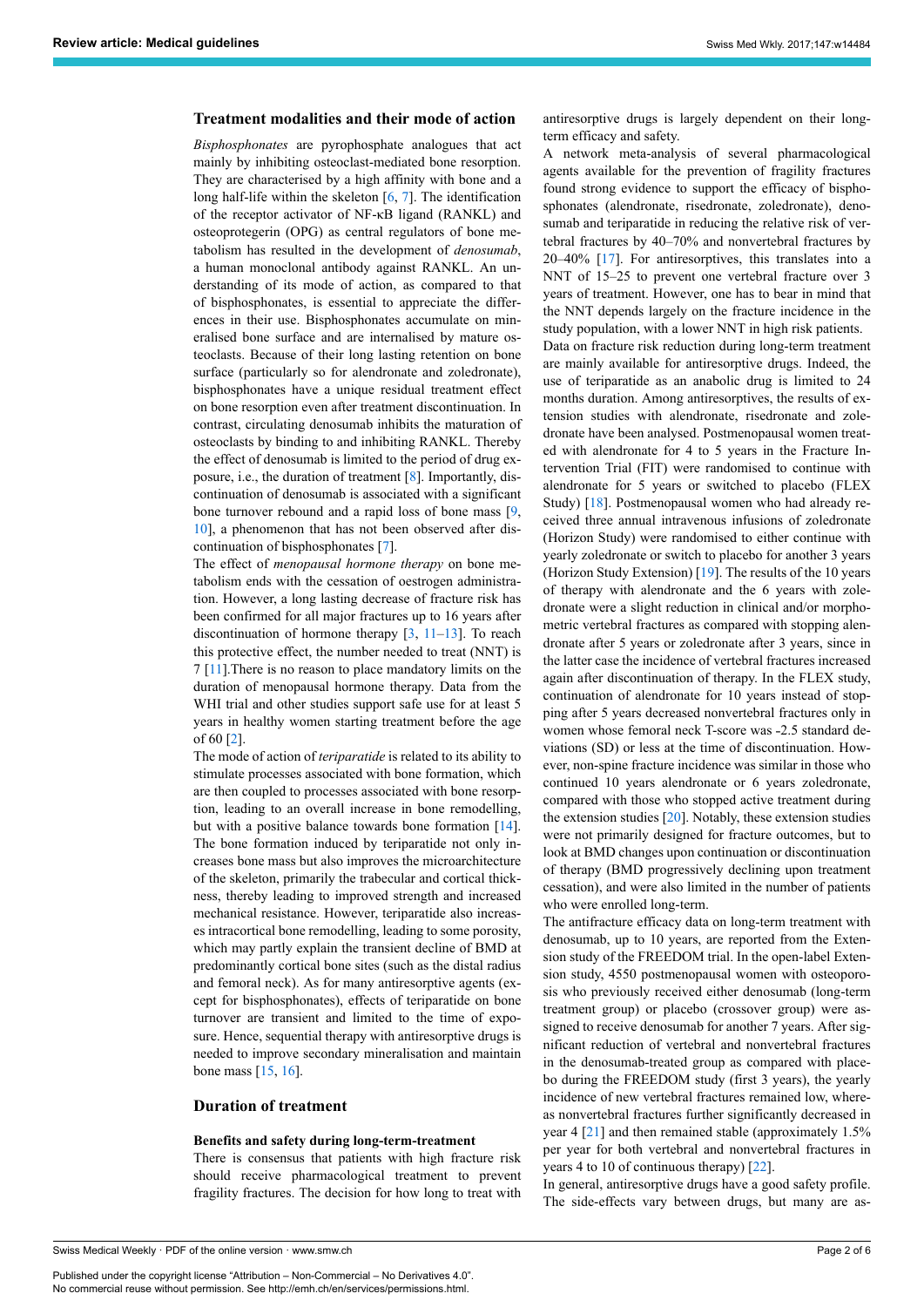sociated with gastrointestinal effects after intake of oral bisphosphonates or influenza-like symptoms after intravenous bisphosphonate application (e.g., zoledronic acid). Nevertheless, for bisphosphonates and denosumab rare but serious adverse events have been reported, including osteonecrosis of the jaw (ONJ) and atypical femoral fractures (AFF) [\[23](#page-4-21)]. ONJ is associated with oncology-dose parenteral antiresorptive therapy with bisphosphonates and denosumab. The incidence of ONJ is greatest in the oncology patient population (1–15%), where high doses of these medications are used at frequent intervals. In the osteoporosis patient population. However, the incidence of ONJ is estimated to be 0.01 to 0.025%, and increases with treatment duration. The incidence is marginally higher than the incidence in the general population  $(0.001\%)$  [[24\]](#page-4-22). Atypical femoral fractures located in the subtrochanteric region and diaphysis of the femur have been reported in patients taking bisphosphonates or denosumab, but are also observed in individuals without specific bone medication. The absolute risk of AFFs in patients on bisphosphonates is extremely low, ranging from 3.2 to 50 cases per 100 000 person‐years [[25\]](#page-4-23). However, long‐term use for more than 5 years may be associated with higher risk [[26\]](#page-4-9). When bisphosphonates are stopped, risk of an AFF rapidly declines. It is important to note that in treated women the absolute risk for atypical fractures is up to 100-fold less than the risk for hip fracture among untreated postmenopausal women with high fracture risk [\[27](#page-4-24)].

Hence, for the efficacy of bisphosphonates and denosumab to reduce hip fractures, the benefit-risk ratio of these drugs remains favourable, particularly in patients at high fracture risk.

For the decision about antiresorptive treatment duration in an individual patient, reassessment of fracture risk is essential. A patient is considered to remain at high risk of fracture if they (a) experienced hip, spine or multiple osteoporotic fractures within 5 years before and/or during therapy, (b) remain on continuous high fracture risk based on clinical judgment or comorbidities, or (c) present with persistent low BMD. Subgroup analyses of the extension studies mentioned above indicate that patients whose femoral neck (or total hip) BMD T-score remains below ˗2.5 SD after 5 years of therapy benefit most from continuing antiresorptive therapy  $[21, 28-30]$  $[21, 28-30]$  $[21, 28-30]$  $[21, 28-30]$  $[21, 28-30]$  $[21, 28-30]$ . As age and falls are major risk factors for fracture, a T-score threshold of ˗2.0 SD for continuation of antiresorptive therapy seems reasonable in older women (>65 years) and/or in frequent fallers.

#### **Management after discontinuation of therapy**

As a rule, the effects of any drug vanish upon treatment discontinuation, so that if the disease is chronic, symptoms and complications will recur (e.g., high blood pressure and risk of stroke upon cessation of antihypertensive medicines, hyperglycaemia and related complications upon cessation of antidiabetic drugs). The same is true for most osteoporosis drugs, including oestrogens, SERMs, denosumab and teriparatide. Bisphosphonates, because of their high affinity for bone, remain in the skeleton even after the drug is discontinued, which explains the slower and/or retarded offset of effects, with a slight decrease in bone mineral density and increase in biochemical markers of bone turnover, but to levels which can remain below pretreat-ment levels for months to years [[18,](#page-4-16) [19](#page-4-17)].

On the other hand, discontinuation of denosumab has been associated with an increase of bone turnover markers to above-baseline levels (rebound); these return to baseline levels within 2 years of treatment cessation. In parallel, BMD decreases to baseline levels within 1 to 2 years, regardless of the duration of previous therapy [\[10](#page-4-9)]. Recently, after a few clinical cases of vertebral fractures were reported upon cessation of denosumab therapy [\[31](#page-5-1), [32](#page-5-2)], a preliminary observation in more than 1000 subjects from the FREEDOM study and its extension who discontinued denosumab or placebo, indicated that vertebral fracture incidence indeed increased nearly 4-fold within a year after denosumab was stopped [[33\]](#page-5-3). However, the absolute incidence of vertebral fracture remained comparable to that observed in subjects who discontinued placebo. Nevertheless, among subjects who sustained a new vertebral fracture after discontinuing denosumab, the incidence of multiple new vertebral fractures tended to be higher than in subjects who discontinued placebo [\[33](#page-5-3)]. Indirect comparison of the FREEDOM results with those of the bisphosphonates extension studies (above) which showed that the risk of vertebral fractures nearly doubles upon cessation of bisphosphonate therapy, suggests that more patients may sustain severe vertebral fractures when stopping denosumab, which is consistent with the quick reversibility of its antiresorptive effects. These observations led the medical authorities in Switzerland, in agreement with the company (Amgen) to adapt the drug label in order to warn prescribers against the sudden interruption of denosumab and the need to consolidate therapy with at least one year of a non-reversible antiresorptive. Currently identified risk factors for vertebral fractures after discontinuation of denosumab include prevalent fractures, BMD loss and longer duration off therapy [[32,](#page-5-2) [34](#page-5-4)]. In this context, it should be noted that some data suggest that the rebound in bone resorption and BMD can be avoided in patients previously treated with bisphosphonates, probably due to their persistence in bone tissue [[35](#page-5-0), [36\]](#page-5-5).

#### **Practical consequences**

On the basis of the above mentioned data on the efficacy and safety of antiresorptive drugs, we propose an approach to aid decisions about the management of patients with osteoporosis on long-term therapy [\(fig.](#page-3-0) 1). Because the extension trials that suggested long-term anti-fracture efficacy based on continuation vs discontinuation of therapy were conducted exclusively in postmenopausal women, the suggested approach is restricted to the management of women with postmenopausal osteoporosis. Nevertheless, similar approaches in male osteoporosis seem reasonable. Furthermore, the suggestions on long-term osteoporosis treatment modalities described below are not evidence based, but represent interpretation of the current data. Further studies are needed to elucidate antifracture efficacies of proposed sequential treatment algorithms.

1. Regular *reassessment of fracture risk* for decision of treatment duration is essential. A patient is considered to remain at high risk of fracture if any of the conditions below is present: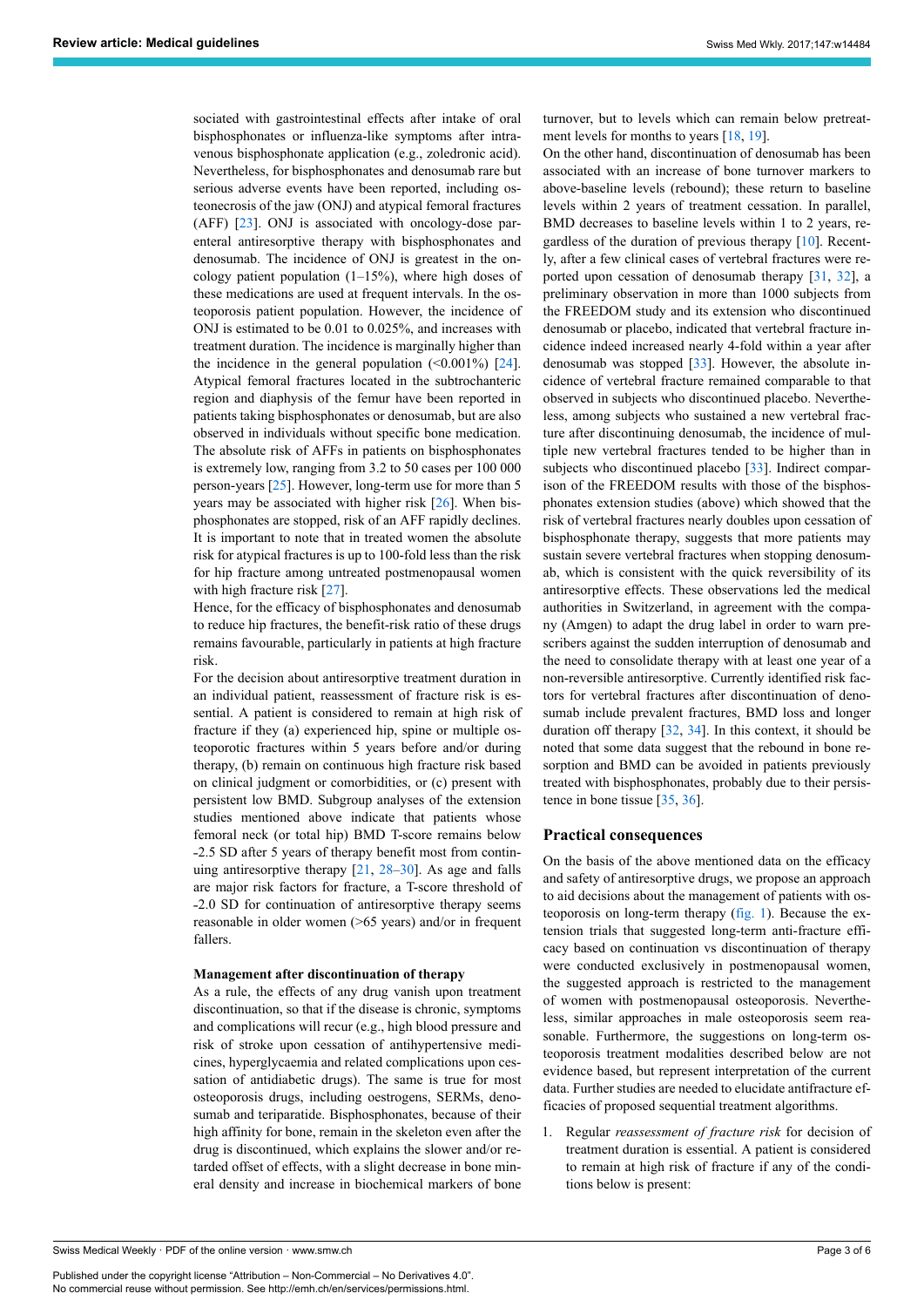hip, spine or multiple osteoporotic fractures within 5 years before and/or during therapy;

high fracture risk score at baseline according to  $FRAX^{\circledR}$  and/or continuously high fracture risk based on clinical judgment or comorbidities (e.g., continuous use of aromatase inhibitors for breast cancer, diabetes, frailty);

persistent low BMD: on the basis of the above-mentioned extension trials (FLEX study, HORIZON- and FREEDOM-Extension studies), patients with a T-score persistently lower than ˗2.5 SD at the femoral neck (or <˗2.0 SD in older patients and/or frequent fallers) benefit the most from continuing therapy.

- 2. For postmenopausal women who have been on *oral or intravenous bisphosphonate therapy* for 3 years (intravenous) to 5 years (oral), reassessment of individual fracture risk is mandatory. In women at high risk (see above), treatment should preferentially be switched to denosumab, as comparison studies have shown superiority of denosumab over bisphosphonates in treatment-related changes in BMD [\[37](#page-5-6)]. For women with an incident vertebral fracture bone-anabolic treatment with teriparatide for 24 months is advised. Alternatively, continuation of treatment for up to 10 years (oral bisphosphonates) or 6 years (intravenous bisphosphonates) may be considered, depending on the risk (increased risk of ONJ and AFF) and the benefit (fracture risk reduction). In patients with low-to-moderate fracture risk, a drug holiday is suggested with clinical, biochemical and densitometric reassessment every 2 to 3 years.
- 3. For postmenopausal women who have been on *treatment with SERMs* for 3 to 5 years and are considered at high fracture risk (see above) switching treatment to BPs or denosumab should be considered.
- 4. For postmenopausal women who have been on *denosumab therapy* for at least 3 to 5 years, reassessment of individual fracture risk is suggested. In women at

high risk (see above), continuation of treatment for up to 10 years should be considered. Specifically, continuation of treatment is considered in women on an aromatase inhibitor. In the case of very high fracture risk (incident new vertebral fractures during denosumab therapy), combination therapy, with teriparatide for 24 months followed by antiresorptive therapy, should be considered on the basis of the favourable effects of combination therapy on BMD, although evidence for fracture risk reduction is lacking [[38](#page-5-7), [39\]](#page-5-4).

- 5. In women with a favourable treatment response in which *denosumab therapy discontinuation* is considered (low fracture risk, BMD increase into age-adjusted range, cessation of aromatase inhibition), sequential treatment with non-reversible antiresorptives (bisphosphonates, or SERMs in cases of bisphosphonate intolerance) is mandatory, particularly in older women with prevalent vertebral fractures and in women without previous long-term therapy with one of the more potent bisphosphonates (alendronate, zoledronate). Sequential therapy may be guided by the rebound in bone turnover markers, particularly in patients with prior bisphosphonate therapy [\[35](#page-5-0), [39\]](#page-5-4). Treatment with nonreversible antiresorptives may be needed for up to 12 to 24 months.
- 6. In patients suffering *vertebral fractures after discontinuation of denosumab,* percutaneous vertebral cement augmentation should be used with caution as vertebroplasty has been associated with a high number of new vertebral fractures in these circumstances [\[31](#page-5-1)]. Pharmacological treatment should be restarted, either with denosumab (eventually in combination with teriparatide) or zoledronate.
- 7. The anabolic effects of *teriparatide* on bone are transient and limited to the time of exposure. Sequential therapy with antiresorptive drugs (bisphosphonates, denosumab) drugs is mandatory to maintain bone mass and improve secondary mineralisation.

<span id="page-3-0"></span>Figure 1: Approach to the management of postmenopausal women on anti-osteoporotic therapy.<sup>1</sup> High risk defined as (a) hip, spine or multiple fractures before or during therapy; (b) femoral neck T-score <-2.5 SD if age <65 years, <-2.0 SD if age >65 years and/or frequent falls; (c) continuing hormone ablative therapy (e.g., aromatase inhibition, androgen deprivation therapy); (d) secondary osteoporosis, continuing glucocorticoid therapy.BP =bisphosphonate; Ca/VD = calcium and vitamin D supplementation; Dmab, denosumab; DXA = densitometry; SERM = selective oestrogen receptor modulator; TPT = teriparatide



Swiss Medical Weekly · PDF of the online version · www.smw.ch

Published under the copyright license "Attribution – Non-Commercial – No Derivatives 4.0". No commercial reuse without permission. See http://emh.ch/en/services/permissions.html.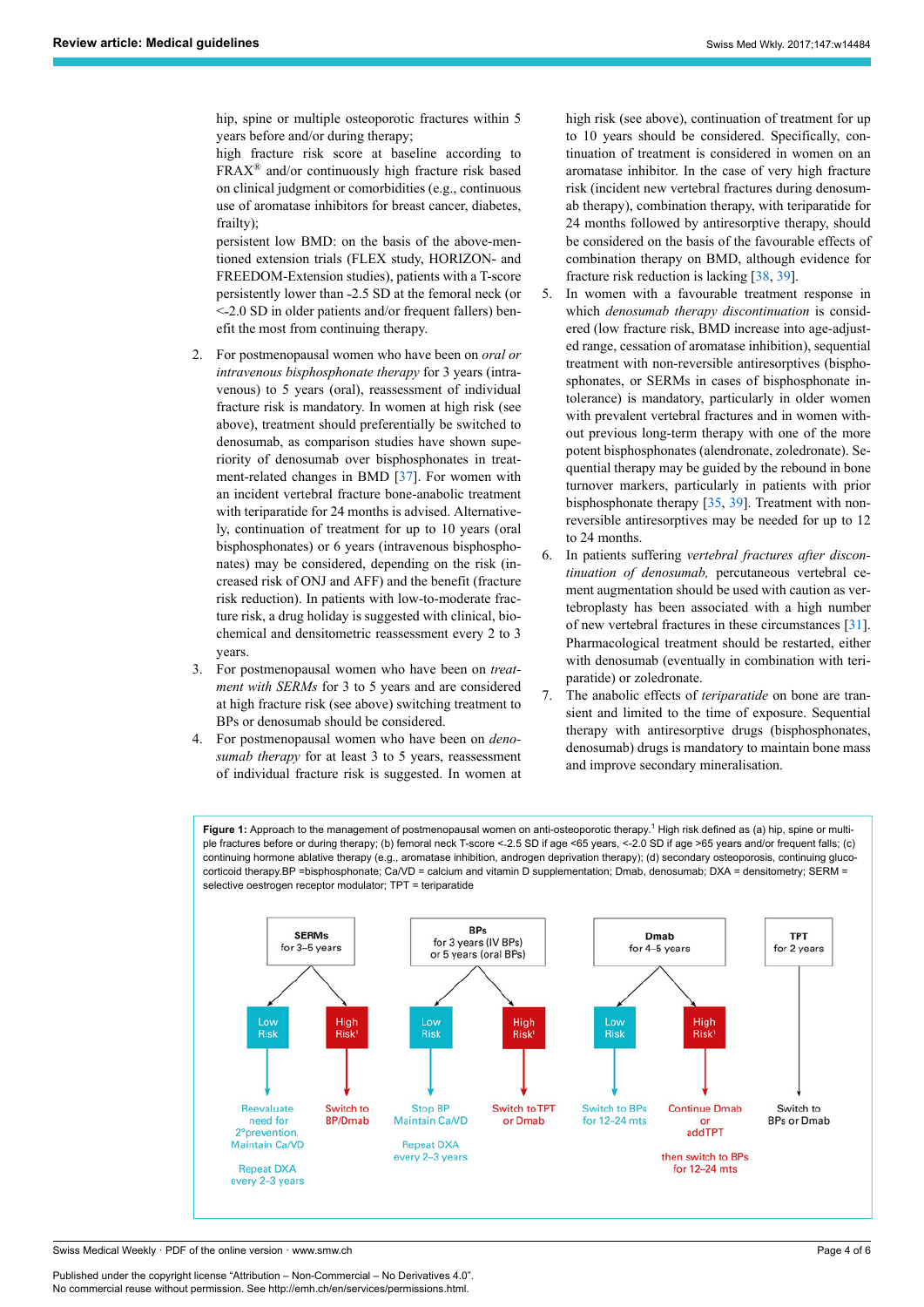<span id="page-4-14"></span><span id="page-4-13"></span><span id="page-4-12"></span>8. When considering the duration of and options for osteoporosis treatment, the potential contributions of poor compliance or adherence to therapy, inadequate vitamin D status, high fall risk, or new risk factors should be considered. Current guidelines recommend that treatment of any osteoporotic drug should always be supplemented with *vitamin D* at a dose of 800 IU per day to ensure a replete vitamin D status. Advice on an *adequate calcium intake* of 1000 mg per day from nutritional sources is considered a basic strategy in combination with osteoporotic drug treatment. If calcium intake to a target range of 1000 mg cannot be achieved through nutritional sources alone, a calcium supplement of 300 to 500 mg/day is recommended.

#### <span id="page-4-15"></span>**Disclosure statement**

<span id="page-4-16"></span>No financial support and no other potential conflict of interest relevant to this article was reported.

#### <span id="page-4-0"></span>**References**

- 1 Recommendations of the Swiss Association against Osteoporosis (SV-GO/ASCO). Prevention, Diagnostic and Treatment of Osteoporosis. 2015. Available from: [http://www.svgo.ch/content/documents/2015/SV-](http://www.svgo.ch/content/documents/2015/SVGO%20Empfehlungen%202015.pdf)[GO%20Empfehlungen%202015.pdf](http://www.svgo.ch/content/documents/2015/SVGO%20Empfehlungen%202015.pdf)
- <span id="page-4-17"></span><span id="page-4-1"></span>2 Baber RJ, Panay N, Fenton A; IMS Writing Group. 2016 IMS Recommendations on women's midlife health and menopause hormone therapy. Climacteric. 2016;19(2):109–50. doi: [http://dx.doi.org/10.3109/](http://dx.doi.org/10.3109/13697137.2015.1129166) [13697137.2015.1129166](http://dx.doi.org/10.3109/13697137.2015.1129166). [PubMed](http://www.ncbi.nlm.nih.gov/entrez/query.fcgi?cmd=Retrieve&db=PubMed&list_uids=26872610&dopt=Abstract).
- <span id="page-4-18"></span><span id="page-4-2"></span>3 Manson JE, Chlebowski RT, Stefanick ML, Aragaki AK, Rossouw JE, Prentice RL, et al. Menopausal hormone therapy and health outcomes during the intervention and extended poststopping phases of the Women's Health Initiative randomized trials. JAMA. 2013;310(13):1353–68. doi: [http://dx.doi.org/10.1001/ja](http://dx.doi.org/10.1001/jama.2013.278040)[ma.2013.278040](http://dx.doi.org/10.1001/jama.2013.278040). [PubMed.](http://www.ncbi.nlm.nih.gov/entrez/query.fcgi?cmd=Retrieve&db=PubMed&list_uids=24084921&dopt=Abstract)
- <span id="page-4-19"></span><span id="page-4-3"></span>4 Kraenzlin ME, Meier C. Parathyroid hormone analogues in the treatment of osteoporosis. Nat Rev Endocrinol. 2011;7(11):647–56. doi: [http://dx.doi.org/10.1038/nrendo.2011.108.](http://dx.doi.org/10.1038/nrendo.2011.108) [PubMed](http://www.ncbi.nlm.nih.gov/entrez/query.fcgi?cmd=Retrieve&db=PubMed&list_uids=21750510&dopt=Abstract).
- <span id="page-4-20"></span><span id="page-4-4"></span>5 Meier C, Lamy O, Krieg MA, Mellinghoff HU, Felder M, Ferrari S, et al. The role of teriparatide in sequential and combination therapy of osteoporosis. Swiss Med Wkly. 2014;144:w13952. [PubMed](http://www.ncbi.nlm.nih.gov/entrez/query.fcgi?cmd=Retrieve&db=PubMed&list_uids=24896070&dopt=Abstract).
- <span id="page-4-5"></span>6 Russell RG. Bisphosphonates: from bench to bedside. Ann N Y Acad Sci. 2006;1068(1):367–401. doi: [http://dx.doi.org/10.1196/an](http://dx.doi.org/10.1196/annals.1346.041)[nals.1346.041.](http://dx.doi.org/10.1196/annals.1346.041) [PubMed](http://www.ncbi.nlm.nih.gov/entrez/query.fcgi?cmd=Retrieve&db=PubMed&list_uids=16831938&dopt=Abstract).
- <span id="page-4-21"></span><span id="page-4-6"></span>7 Meier C, Kraenzlin M. Osteoporose: Therapie-Update, 2. Teil. Medikamente heute und morgen. Swiss Med Forum. 2013;13:835–40. Article in **German**
- <span id="page-4-22"></span><span id="page-4-7"></span>Baron R, Ferrari S, Russell RG. Denosumab and bisphosphonates: different mechanisms of action and effects. Bone. 2011;48(4):677–92. doi: <http://dx.doi.org/10.1016/j.bone.2010.11.020>. [PubMed](http://www.ncbi.nlm.nih.gov/entrez/query.fcgi?cmd=Retrieve&db=PubMed&list_uids=21145999&dopt=Abstract).
- <span id="page-4-23"></span><span id="page-4-8"></span>9 Miller PD, Bolognese MA, Lewiecki EM, McClung MR, Ding B, Austin M, et al.; Amg Bone Loss Study Group. Effect of denosumab on bone density and turnover in postmenopausal women with low bone mass after long-term continued, discontinued, and restarting of therapy: a randomized blinded phase 2 clinical trial. Bone. 2008;43(2):222–9. doi: [http://dx.doi.org/10.1016/j.bone.2008.04.007.](http://dx.doi.org/10.1016/j.bone.2008.04.007) [PubMed.](http://www.ncbi.nlm.nih.gov/entrez/query.fcgi?cmd=Retrieve&db=PubMed&list_uids=18539106&dopt=Abstract)
- <span id="page-4-9"></span>10 Bone HG, Bolognese MA, Yuen CK, Kendler DL, Miller PD, Yang YC, et al. Effects of denosumab treatment and discontinuation on bone mineral density and bone turnover markers in postmenopausal women with low bone mass. J Clin Endocrinol Metab. 2011;96(4):972–80. doi: <http://dx.doi.org/10.1210/jc.2010-1502>. [PubMed](http://www.ncbi.nlm.nih.gov/entrez/query.fcgi?cmd=Retrieve&db=PubMed&list_uids=21289258&dopt=Abstract).
- <span id="page-4-24"></span><span id="page-4-10"></span>11 Bagger YZ, Tankó LB, Alexandersen P, Hansen HB, Møllgaard A, Ravn P, et al. Two to three years of hormone replacement treatment in healthy women have long-term preventive effects on bone mass and osteoporotic fractures: the PERF study. Bone. 2004;34(4):728–35. doi: <http://dx.doi.org/10.1016/j.bone.2003.12.021>. [PubMed.](http://www.ncbi.nlm.nih.gov/entrez/query.fcgi?cmd=Retrieve&db=PubMed&list_uids=15050905&dopt=Abstract)
- 12 Watts NB, Cauley JA, Jackson RD, LaCroix AZ, Lewis CE, Manson JAE, et al. No Increase in Fractures after Stopping Hormone Therapy: Results from the Women's Health Initiative. J Clin Endocrinol Metab. 2017;102(1):302–8. doi: [http://dx.doi.org/10.1210/jc.2016-3270.](http://dx.doi.org/10.1210/jc.2016-3270) [PubMed.](http://www.ncbi.nlm.nih.gov/entrez/query.fcgi?cmd=Retrieve&db=PubMed&list_uids=27820659&dopt=Abstract)
- 13 Papadakis G, Hans D, Gonzalez-Rodriguez E, Vollenweider P, Waeber G, Marques-Vidal PM, et al. The Benefit of Menopausal Hormone Therapy on Bone Density and Microarchitecture Persists After its Withdrawal. J Clin Endocrinol Metab. 2016;101(12):5004–11. doi: <http://dx.doi.org/10.1210/jc.2016-2695>. [PubMed](http://www.ncbi.nlm.nih.gov/entrez/query.fcgi?cmd=Retrieve&db=PubMed&list_uids=27854548&dopt=Abstract).
- 14 Rizzoli R, Kraenzlin M, Krieg MA, Mellinghoff HU, Lamy O, Lippuner K. Indications to teriparatide treatment in patients with osteoporosis. Swiss Med Wkly. 2011;141:w13297. [https://smw.ch/en/article/doi/](https://smw.ch/en/article/doi/smw.2011.13297/) [smw.2011.13297/.](https://smw.ch/en/article/doi/smw.2011.13297/) [PubMed](http://www.ncbi.nlm.nih.gov/entrez/query.fcgi?cmd=Retrieve&db=PubMed&list_uids=22057669&dopt=Abstract).
- 15 Kaufman JM, Orwoll E, Goemaere S, San Martin J, Hossain A, Dalsky GP, et al. Teriparatide effects on vertebral fractures and bone mineral density in men with osteoporosis: treatment and discontinuation of therapy. Osteoporos Int. 2005;16(5):510–6. doi: [http://dx.doi.org/10.1007/](http://dx.doi.org/10.1007/s00198-004-1713-3) [s00198-004-1713-3](http://dx.doi.org/10.1007/s00198-004-1713-3). [PubMed.](http://www.ncbi.nlm.nih.gov/entrez/query.fcgi?cmd=Retrieve&db=PubMed&list_uids=15322742&dopt=Abstract)
- 16 Kurland ES, Heller SL, Diamond B, McMahon DJ, Cosman F, Bilezikian JP. The importance of bisphosphonate therapy in maintaining bone mass in men after therapy with teriparatide [human parathyroid hormone(1-34)] [human parathyroid hormone(1-34)]. Osteoporos Int. 2004;15(12):992–7. doi: <http://dx.doi.org/10.1007/s00198-004-1636-z>. [PubMed](http://www.ncbi.nlm.nih.gov/entrez/query.fcgi?cmd=Retrieve&db=PubMed&list_uids=15175844&dopt=Abstract).
- 17 Murad MH, Drake MT, Mullan RJ, Mauck KF, Stuart LM, Lane MA, et al. Clinical review. Comparative effectiveness of drug treatments to prevent fragility fractures: a systematic review and network meta-analysis. J Clin Endocrinol Metab. 2012;97(6):1871–80. doi: [http://dx.doi.org/](http://dx.doi.org/10.1210/jc.2011-3060) [10.1210/jc.2011-3060.](http://dx.doi.org/10.1210/jc.2011-3060) [PubMed.](http://www.ncbi.nlm.nih.gov/entrez/query.fcgi?cmd=Retrieve&db=PubMed&list_uids=22466336&dopt=Abstract)
- 18 Black DM, Schwartz AV, Ensrud KE, Cauley JA, Levis S, Quandt SA, et al.; FLEX Research Group. Effects of continuing or stopping alendronate after 5 years of treatment: the Fracture Intervention Trial Longterm Extension (FLEX): a randomized trial. JAMA. 2006;296(24):2927–38. doi: [http://dx.doi.org/10.1001/ja](http://dx.doi.org/10.1001/jama.296.24.2927)[ma.296.24.2927.](http://dx.doi.org/10.1001/jama.296.24.2927) [PubMed](http://www.ncbi.nlm.nih.gov/entrez/query.fcgi?cmd=Retrieve&db=PubMed&list_uids=17190893&dopt=Abstract).
- 19 Black DM, Reid IR, Boonen S, Bucci-Rechtweg C, Cauley JA, Cosman F, et al. The effect of 3 versus 6 years of zoledronic acid treatment of osteoporosis: a randomized extension to the HORIZON-Pivotal Fracture Trial (PFT). J Bone Miner Res. 2012;27(2):243–54. doi: <http://dx.doi.org/10.1002/jbmr.1494>. [PubMed.](http://www.ncbi.nlm.nih.gov/entrez/query.fcgi?cmd=Retrieve&db=PubMed&list_uids=22161728&dopt=Abstract)
- 20 Adler RA, El-Hajj Fuleihan G, Bauer DC, Camacho PM, Clarke BL, Clines GA, et al. Managing Osteoporosis in Patients on Long-Term Bisphosphonate Treatment: Report of a Task Force of the American Society for Bone and Mineral Research. J Bone Miner Res. 2016;31(1):16–35. doi: <http://dx.doi.org/10.1002/jbmr.2708>. [PubMed.](http://www.ncbi.nlm.nih.gov/entrez/query.fcgi?cmd=Retrieve&db=PubMed&list_uids=26350171&dopt=Abstract)
- 21 Ferrari S, Adachi JD, Lippuner K, Zapalowski C, Miller PD, Reginster JY, et al. Further reductions in nonvertebral fracture rate with long-term denosumab treatment in the FREEDOM open-label extension and influence of hip bone mineral density after 3 years. Osteoporos Int. 2015;26(12):2763–71. doi: [http://dx.doi.org/10.1007/](http://dx.doi.org/10.1007/s00198-015-3179-x) [s00198-015-3179-x](http://dx.doi.org/10.1007/s00198-015-3179-x). [PubMed.](http://www.ncbi.nlm.nih.gov/entrez/query.fcgi?cmd=Retrieve&db=PubMed&list_uids=26068295&dopt=Abstract)
- 22 Bone HG. Ten years of denosumab treatment in postmenopausal women with osteoporosis: Results from the FREEDOM extension trial. In: Proceedings of the Annual Meeting of Bone and Mineral Research ASBMR 2015. 2015: Seattle, Oct 9–12.
- 23 Chen JS, Sambrook PN. Antiresorptive therapies for osteoporosis: a clinical overview. Nat Rev Endocrinol. 2011;8(2):81–91. doi: <http://dx.doi.org/10.1038/nrendo.2011.146>. [PubMed](http://www.ncbi.nlm.nih.gov/entrez/query.fcgi?cmd=Retrieve&db=PubMed&list_uids=21894214&dopt=Abstract).
- 24 Khan AA, Morrison A, Hanley DA, Felsenberg D, McCauley LK, O'Ryan F, et al.; International Task Force on Osteonecrosis of the Jaw. Diagnosis and management of osteonecrosis of the jaw: a systematic review and international consensus. J Bone Miner Res. 2015;30(1):3–23. doi: <http://dx.doi.org/10.1002/jbmr.2405>. [PubMed.](http://www.ncbi.nlm.nih.gov/entrez/query.fcgi?cmd=Retrieve&db=PubMed&list_uids=25414052&dopt=Abstract)
- 25 Shane E, Burr D, Abrahamsen B, Adler RA, Brown TD, Cheung AM, et al. Atypical subtrochanteric and diaphyseal femoral fractures: second report of a task force of the American Society for Bone and Mineral Research. J Bone Miner Res. 2014;29(1):1-23. doi: [http://dx.doi.org/](http://dx.doi.org/10.1002/jbmr.1998) [10.1002/jbmr.1998.](http://dx.doi.org/10.1002/jbmr.1998) [PubMed.](http://www.ncbi.nlm.nih.gov/entrez/query.fcgi?cmd=Retrieve&db=PubMed&list_uids=23712442&dopt=Abstract)
- 26 Dell RM, Adams AL, Greene DF, Funahashi TT, Silverman SL, Eisemon EO, et al. Incidence of atypical nontraumatic diaphyseal fractures of the femur. J Bone Miner Res. 2012;27(12):2544–50. doi: <http://dx.doi.org/10.1002/jbmr.1719>. [PubMed.](http://www.ncbi.nlm.nih.gov/entrez/query.fcgi?cmd=Retrieve&db=PubMed&list_uids=22836783&dopt=Abstract)
- 27 Edwards BJ, Bunta AD, Lane J, Odvina C, Rao DS, Raisch DW, et al. Bisphosphonates and nonhealing femoral fractures: analysis of the FDA Adverse Event Reporting System (FAERS) and international safety efforts: a systematic review from the Research on Adverse Drug Events And Reports (RADAR) project. J Bone Joint Surg Am. 2013;95(4):297–307. doi: <http://dx.doi.org/10.2106/JBJS.K.01181>. [PubMed](http://www.ncbi.nlm.nih.gov/entrez/query.fcgi?cmd=Retrieve&db=PubMed&list_uids=23426763&dopt=Abstract).
- 28 Schwartz AV, Bauer DC, Cummings SR, Cauley JA, Ensrud KE, Palermo L, et al.; FLEX Research Group. Efficacy of continued alendronate for fractures in women with and without prevalent vertebral fracture: the FLEX trial. J Bone Miner Res. 2010;25(5):976–82. doi: <http://dx.doi.org/10.1002/jbmr.11>. [PubMed.](http://www.ncbi.nlm.nih.gov/entrez/query.fcgi?cmd=Retrieve&db=PubMed&list_uids=20200926&dopt=Abstract)
- 29 Black DM, Bauer DC, Schwartz AV, Cummings SR, Rosen CJ. Continuing bisphosphonate treatment for osteoporosis--for whom and for how long? N Engl J Med. 2012;366(22):2051–3. doi: [http://dx.doi.org/](http://dx.doi.org/10.1056/NEJMp1202623) [10.1056/NEJMp1202623.](http://dx.doi.org/10.1056/NEJMp1202623) [PubMed.](http://www.ncbi.nlm.nih.gov/entrez/query.fcgi?cmd=Retrieve&db=PubMed&list_uids=22571169&dopt=Abstract)

<span id="page-4-25"></span><span id="page-4-11"></span>Swiss Medical Weekly · PDF of the online version · www.smw.ch

Published under the copyright license "Attribution – Non-Commercial – No Derivatives 4.0". No commercial reuse without permission. See http://emh.ch/en/services/permissions.html.